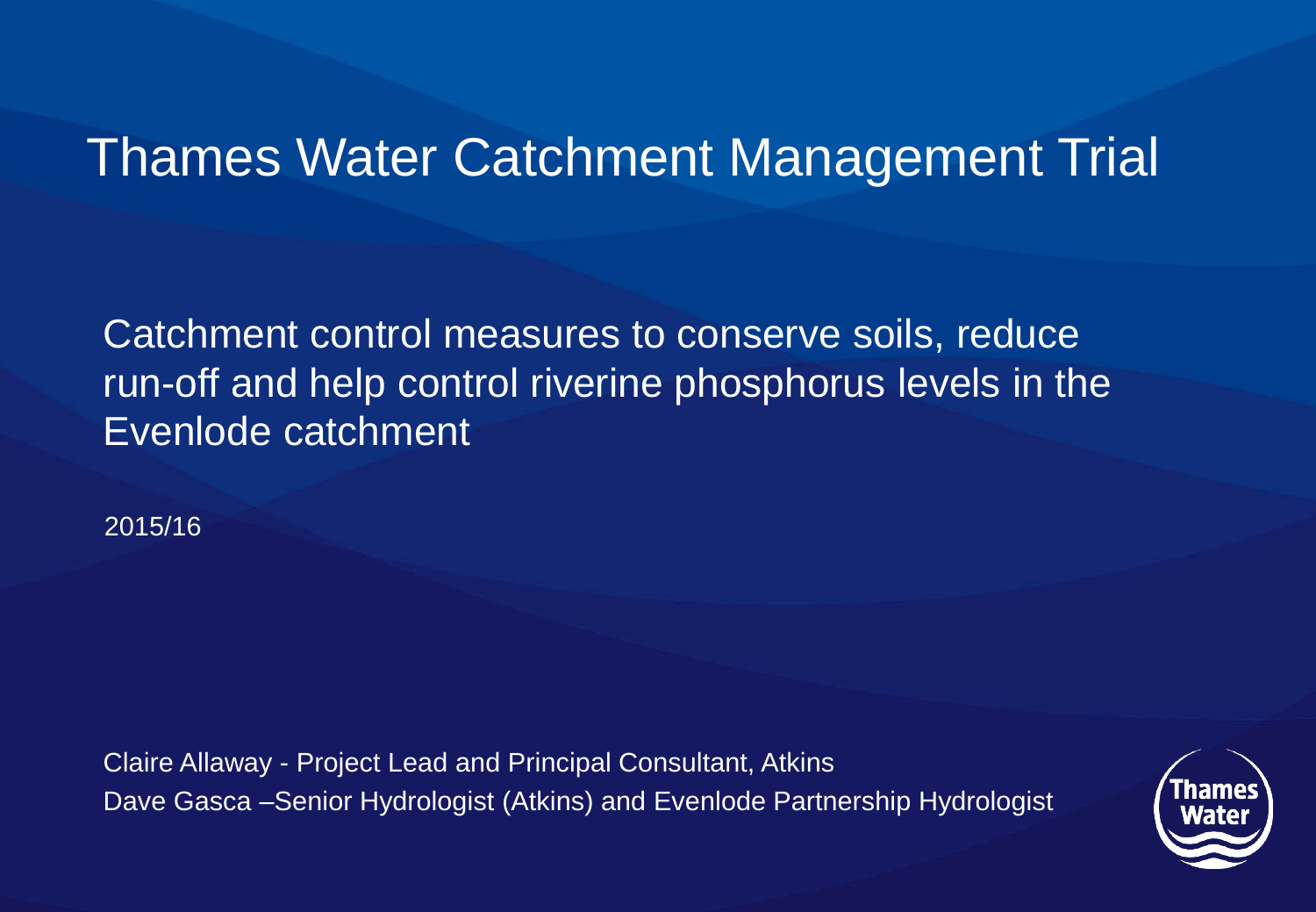# **What is the problem with Phosphorus?**

**Sources:** Sewage, agricultural run off, septic tanks, urban influences



**Transport:** Overland run off, direct void into rivers, sediment

transport and all and all transport and proliferate - **Outcomes: Effects:** Elevated P – Plants and algae take up water quality and habitats affected

Increased cost of drinking water Angling effects Biodiversity effects

#### **To tackle this:**

P standards under the Water Framework Directive – 45% of rivers fail Water Companies have to achieve P standards in treated effluents Catchment management?

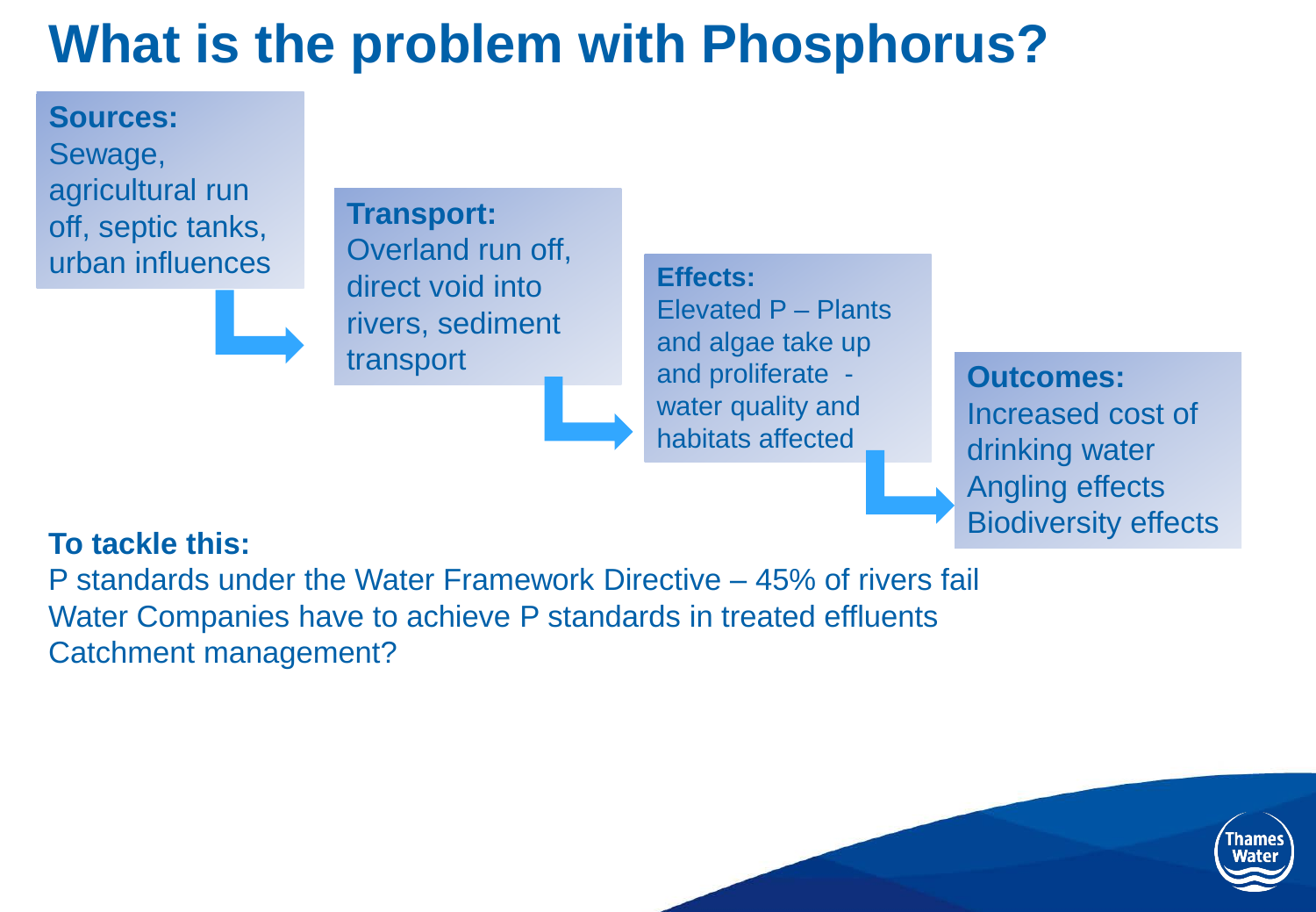### **What is the project about?**

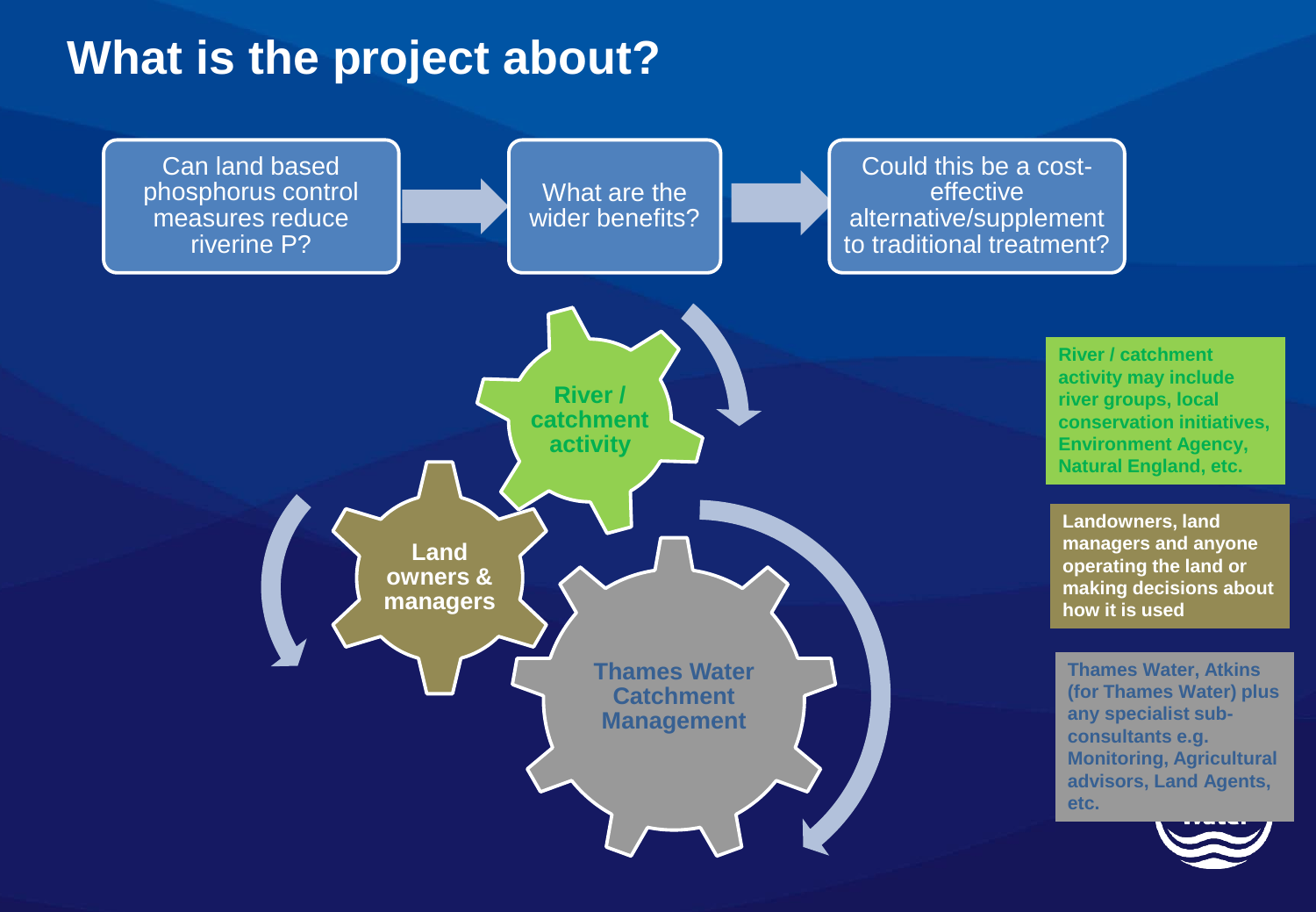### **What's the process?**

Scoping Stage (2015/16)

- Risk mapping
- Appropriate measures
- **Targeting opportunities**
- Prioritising action
- Identifying landowners
- Delivery plan

Landowner/manager engagement (2016/17)

- what can the land managers tell us?
- What is the land / management telling us
- What kind of measures could work for the farmers and for Thames Water?
- Identifying the barriers and enablers to working together
- Getting agreements in place for 'measures'

Implementing measures  $(2016 - 2019)$ 

- Implementing measures
- **Monitoring** implementation
- Cost effectiveness assessment
- Future planning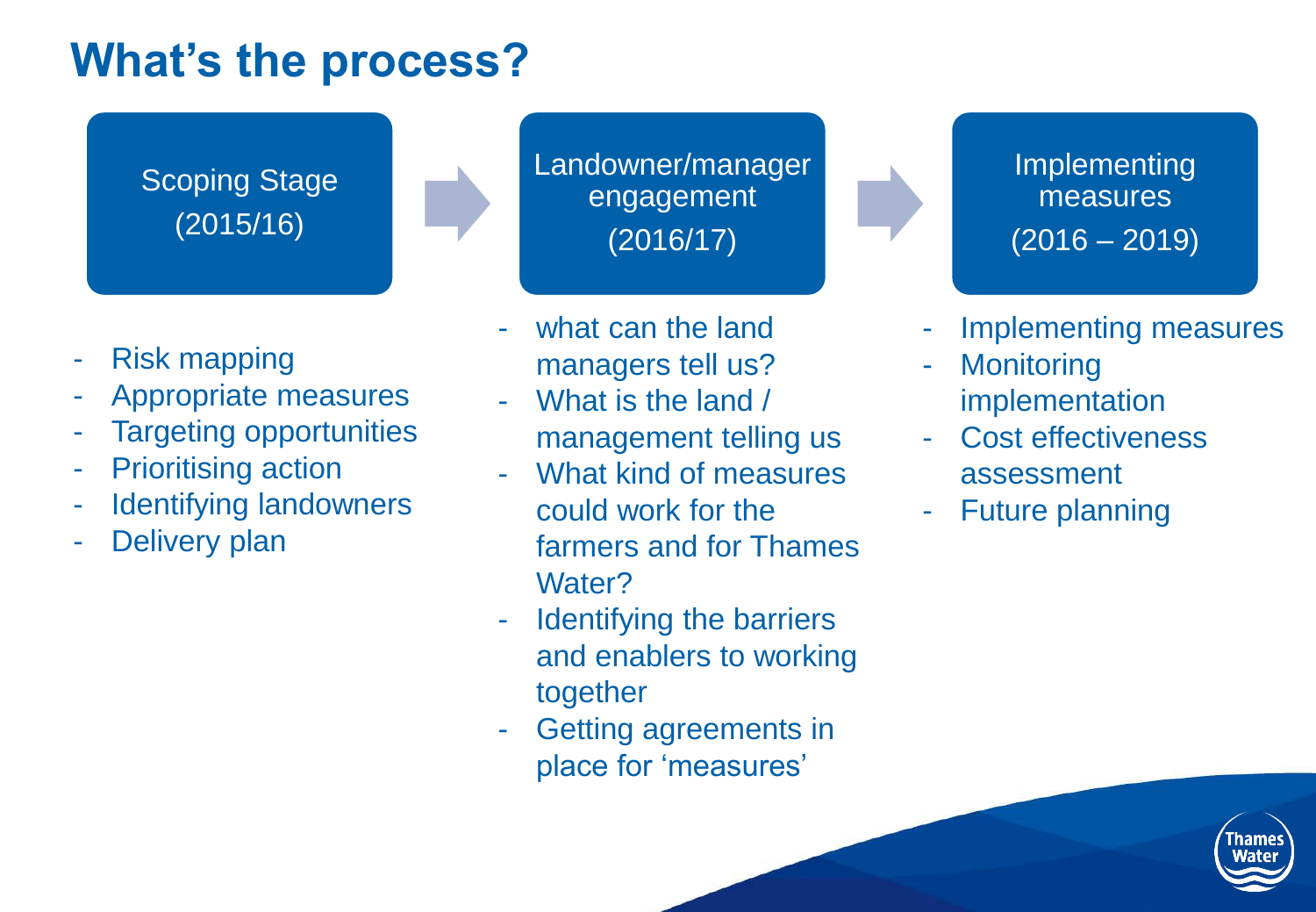### **How do we understand phosphorus risk?**

### **Modelling & data indicating risk + farmer knowledge and experience**







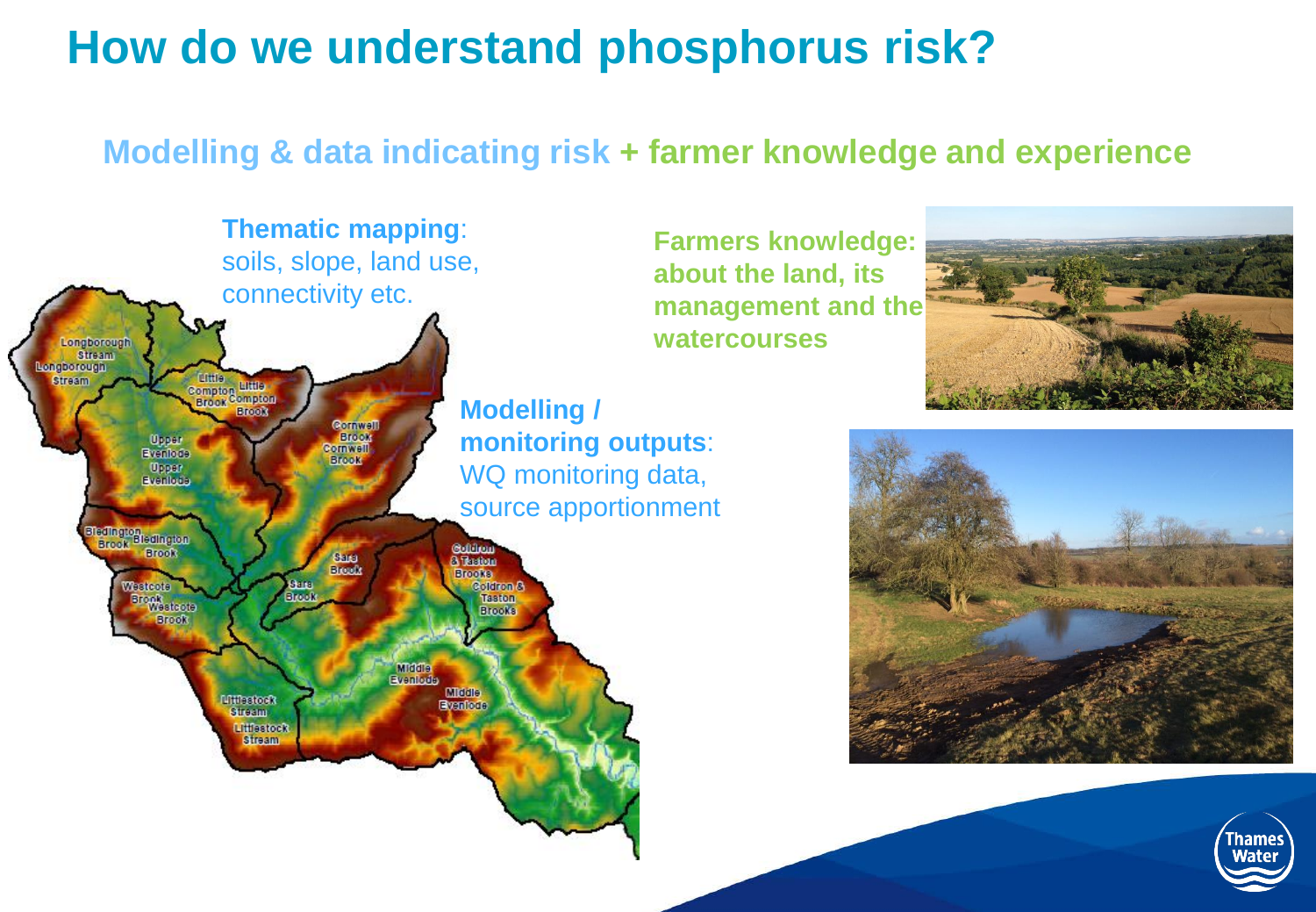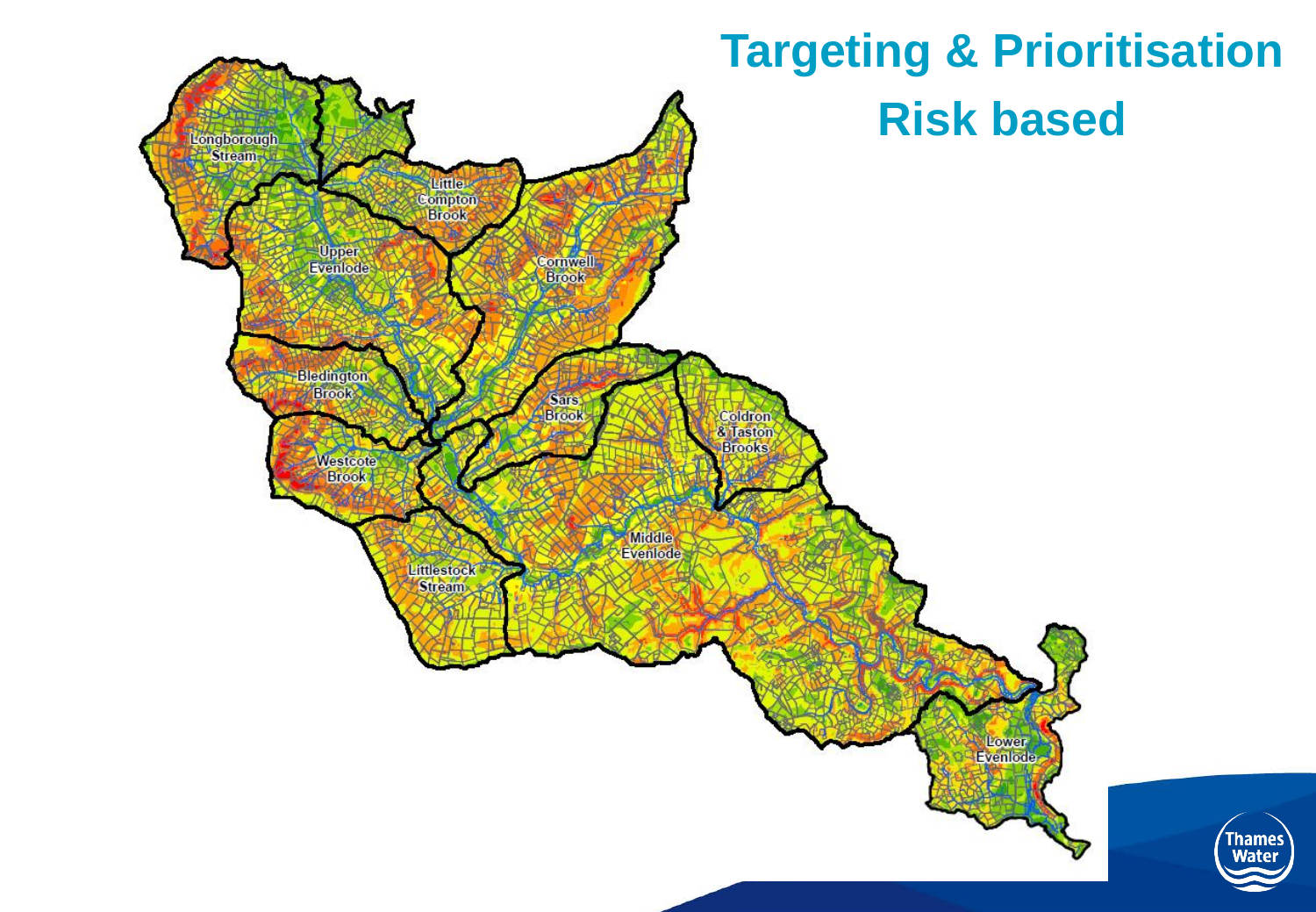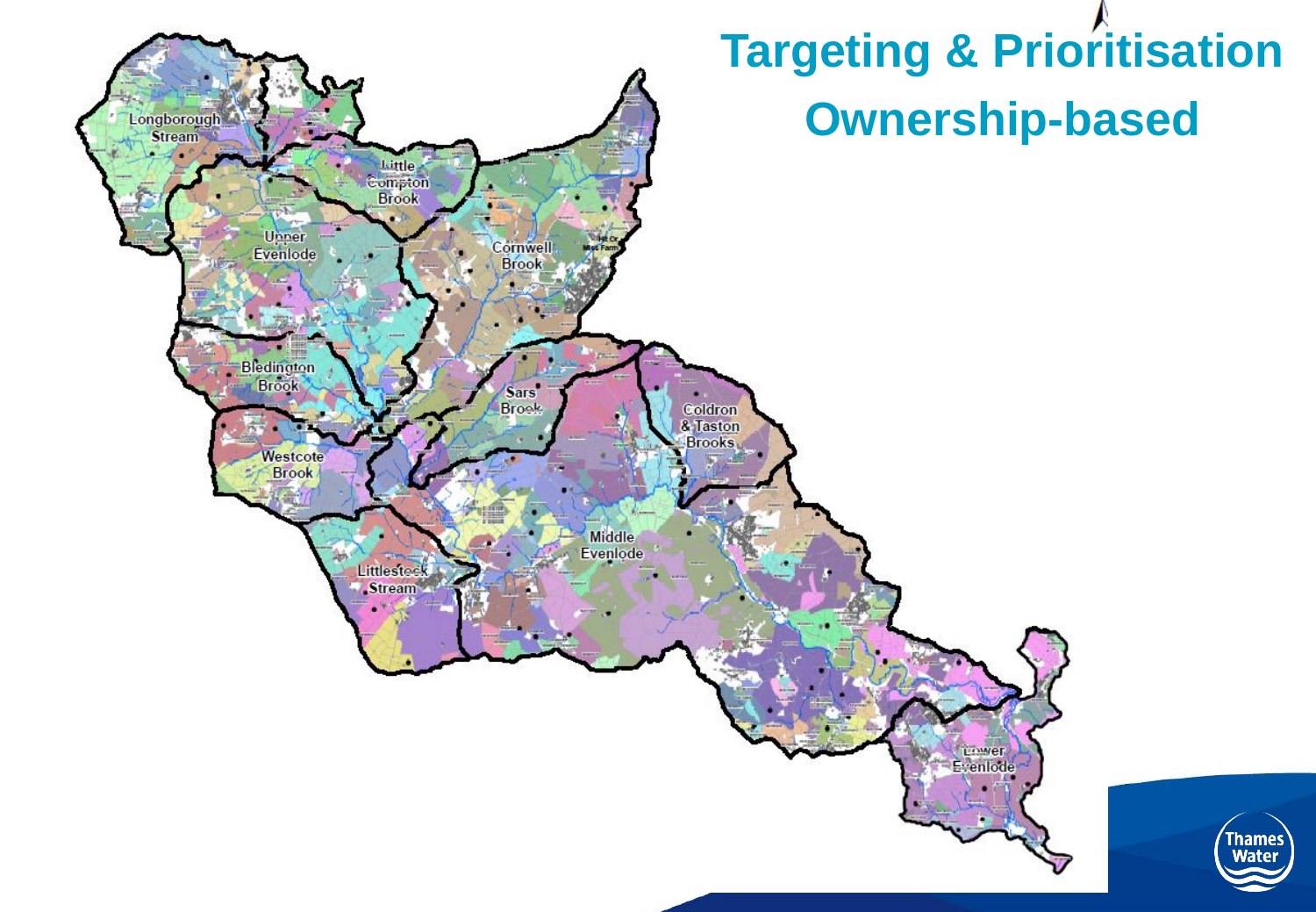## **What measures?**

- Flexible essentially doing something that reduces / disrupts the overland flow of water (that drains land posing a risk from P /sediment) into the river, and holds it back on the land.
- Drainage measures such as:
	- ─ Collection ponds / mini wetlands / swales
	- ─ Hedgerows, shelter belts, fenced off areas left to grow
- Management measures e.g. fertiliser management
- Prevention of livestock poaching in river, livestock exclusion measures e.g. fencing
- What fits in with farm type and management regime and can work for P?



An Inventory of Mitigation Methods and Guide to their Effects on Diffuse Water **Pollution, Greenhouse Gas Emissions and Ammonia Emissions from Agriculture** 



Newell Price, J.P., Harris, D., Taylor, M., Williams, J.R., Anthony, S.G.<br>Duethmann, D., Gooday, R.D., Lord, E.I. and Chambers, B.J. (ADAS), Chadwick, D.R. and Misselbrook, T.H. (Rothamsted Research, North Wyke)

December 2011

Prepared as part of Defra Project WQ0106





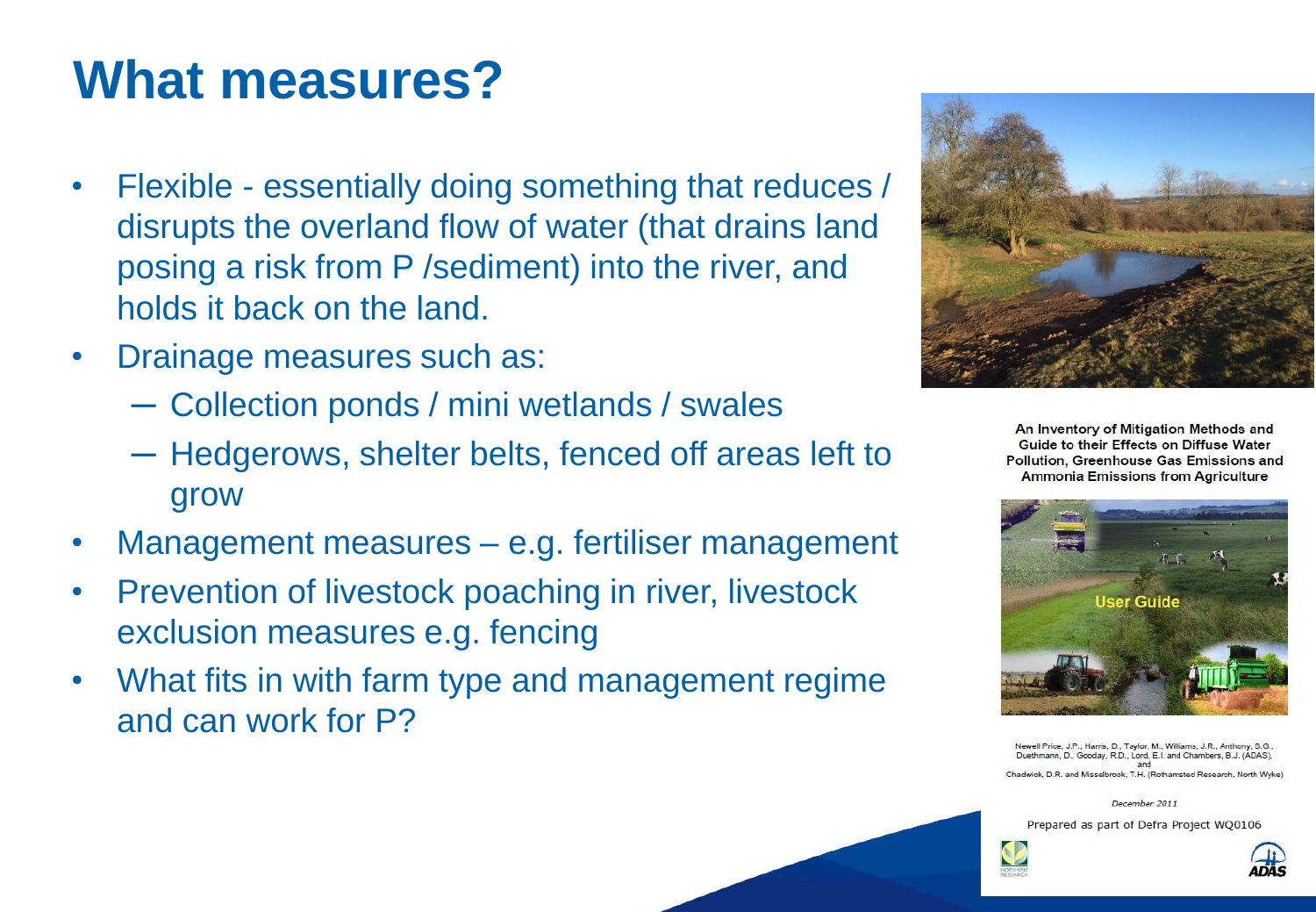## **Multiple benefits of measures**

Measures on land to reduce phosphorus can also provide significant benefits for other aspects of life and work in the Evenlode catchment

- **Natural flood mitigation and river bank erosion**  measures to reduce run off can help reduce flood peaks and help reduce river bank erosion
- **River habitat**  measures can also reduce sediment inputs and subsequent deposition – better for fish and plants
- **Soil conservation**  reducing run off keeps your soil on your fields
- **Landscape value**  more diverse habitat
- **Farmer interest** why not try something different?